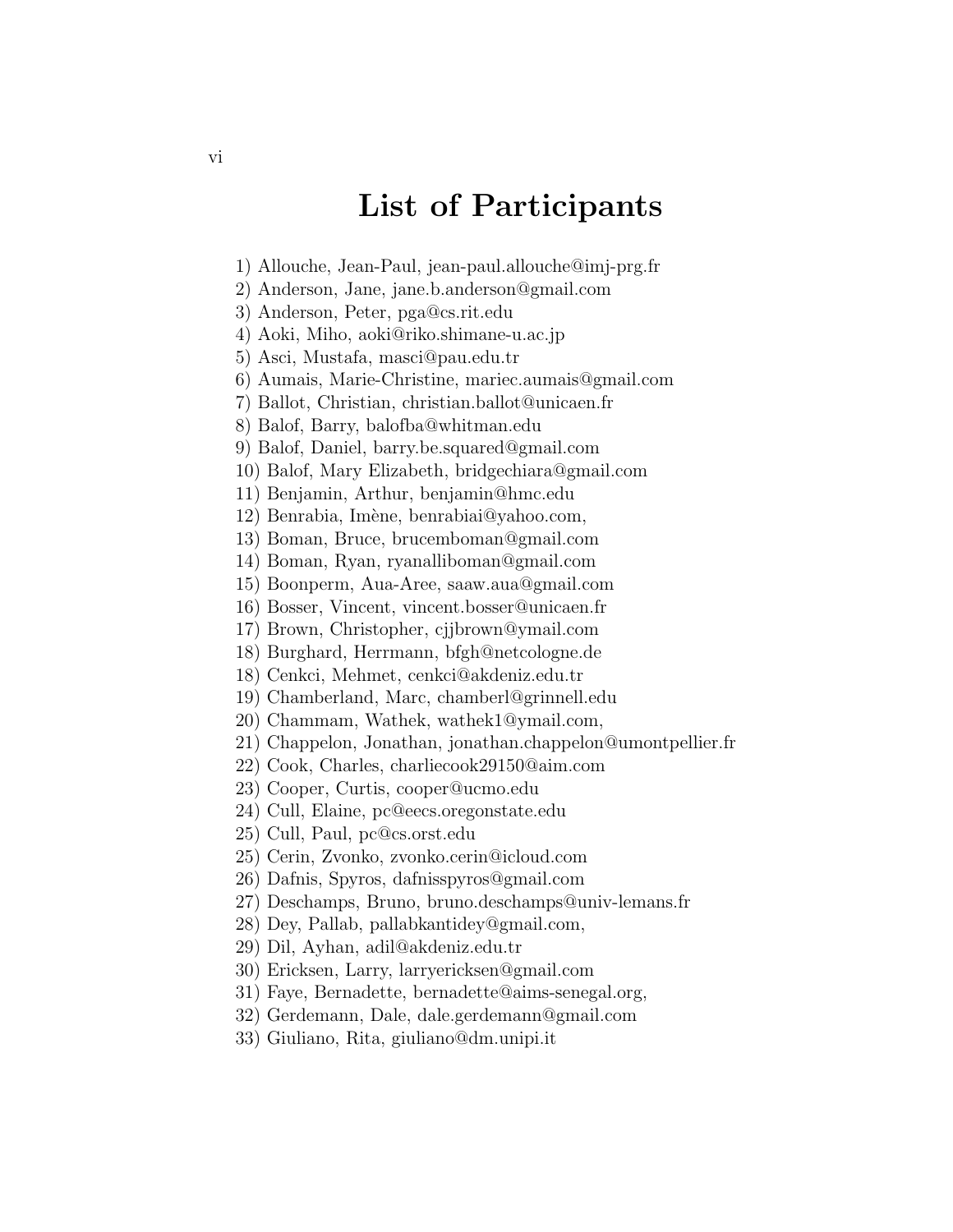- 34) Grekos, Georges, grekos@univ-st-etienne.fr
- 35) Hamlin, Nathan, nathanthamlin@gmail.com
- 36) Hendel, Russell, rhendel@towson.edu
- 37) Hinz, Andreas, hinz@math.lmu.de
- 38) Howard, Ralph, ralphhoward42@gmail.com
- 39) Huanzhong, Xu, huanzhox@andrew.cmu.edu
- 40) Johnson, Keith, johnson@mathstat.dal.ca
- 41) Johnson, Virginia, va4.johnson@gmail.com
- 42) Kargin, Levent, leventkargin48@gmail.com
- 43) Kaymak, Yigit, yigit.kaymak@halkbank.com.tr
- 44) Kimberling, Clark, ck6@evansville.edu
- 45) Kimberling, Margaret, pennikick@gmail.com
- 46) Knott, Ron, News@ronknott.com
- 47) Komatsu, Takao, komatsu@whu.edu.cn
- 48) Lengyel, Tamas, lengyel@oxy.edu
- 49) Luca, Florian, florian.luca@wits.ac.za
- 50) Lynda, Martin, lyndajanenitram@blueyonder.co.uk
- 51) Maciej, Gawron, maciekggawron@gmail.com
- 52) Mansuy, Frédéric, frederic.mansuy.fr@gmail.com
- 53) Miller, Steven, sjm1@williams.edu
- 54) Miska, Piotr, piotrmiska91@gmail.com
- 55) Moses, Peter, moparmatic@gmail.com
- 56) Munagi, Augustine, Augustine.Munagi@wits.ac.za
- 57) Murru, Nadir, nadir.murru@gmail.com
- 58) Nyul, Gábor, gnyul@science.unideb.hu
- 59) Oztunc, Kaymak Oznur, oznr83@gmail.com
- 60) Pan, Zhao, thomaspanzhao@gmail.com
- 61) Panda, Gopal Krishna, gkpanda nit@rediffmail.com
- 62) Panraksa, Chatchawan, chatchawan.pan@mahidol.ac.th
- 63) Patel, Bijan Kumar, bijan.bijanpatel.patel@gmail.com
- 64) Pejkovic, Tomislav, pejkovic@math.hr
- 65) Philippou, Andreas, professoranphilippou@gmail.com
- 66) Philippou, Athina, athina.philippou@yahoo.com
- 67) Pita, Ruiz Claudio, cpita@up.edu.mx
- 68) Poomduang, Roungroj, roungroj.pog@dpu.ac.th
- 69) Ray, Prasanta, rayprasanta2008@gmail.com,
- 70) Rout, Sudhansu Sekhar, lbs.sudhansu@gmail.com,
- 71) Rácz, Gabriella, racz.gabriella@science.unideb.hu